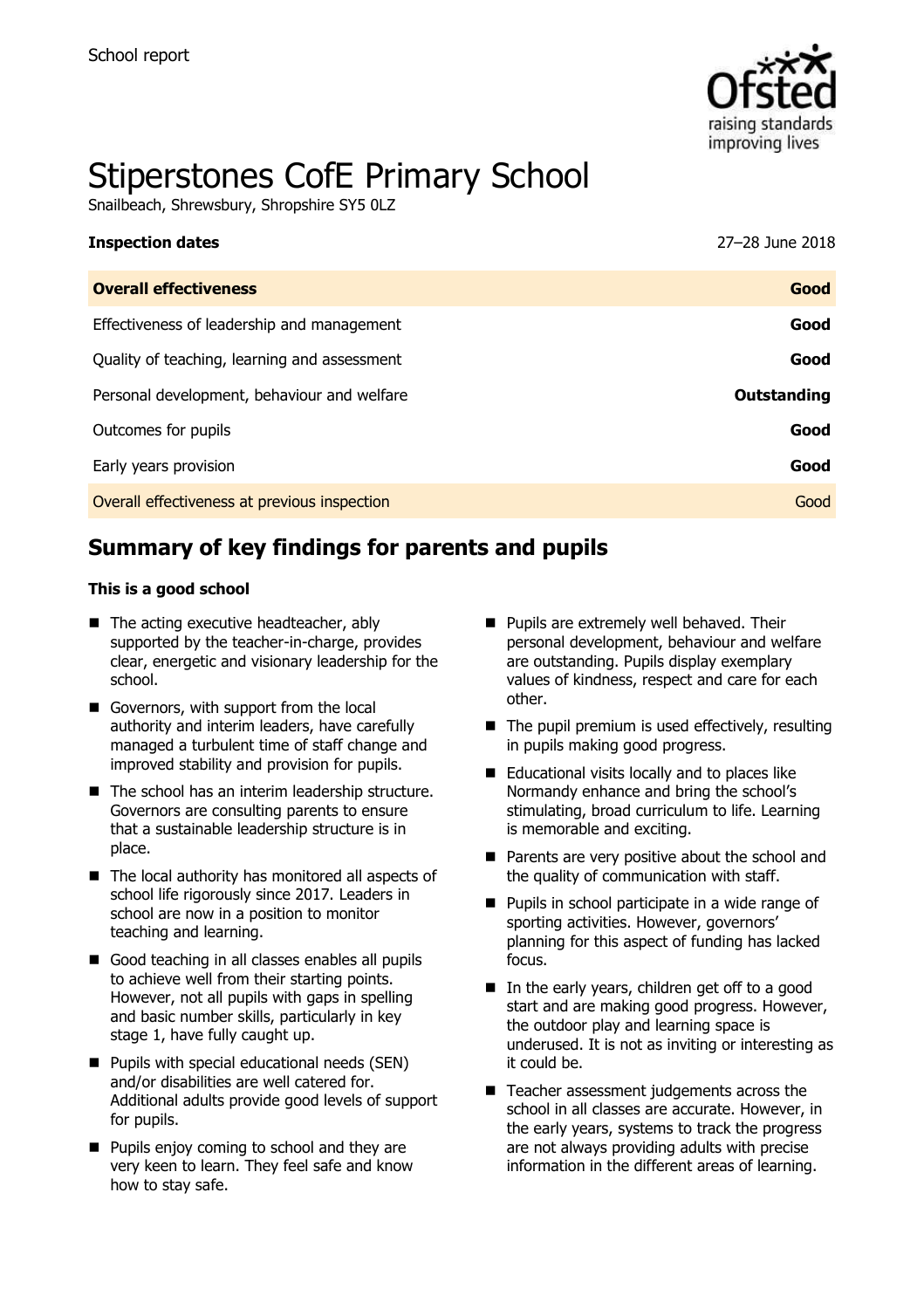

# **Full report**

### **What does the school need to do to improve further?**

- Governors should ensure that:
	- substantive and sustainable leadership is in place
	- statutory requirements for the publication of information on the PE and sport premium on the school's website are met.
- Leaders and managers should continue to embed improvements in teaching, learning and assessment by ensuring that:
	- historical gaps in learning are addressed to enable pupils to learn to spell well and to access reasoning and problem-solving in mathematics.
- Leaders and managers should further improve outcomes for children in the early years by ensuring that:
	- the information about what children can do and need to do next is accurately recorded and informs planning for the next steps in learning
	- the best use is made of the outdoor environment to develop all areas of learning for children.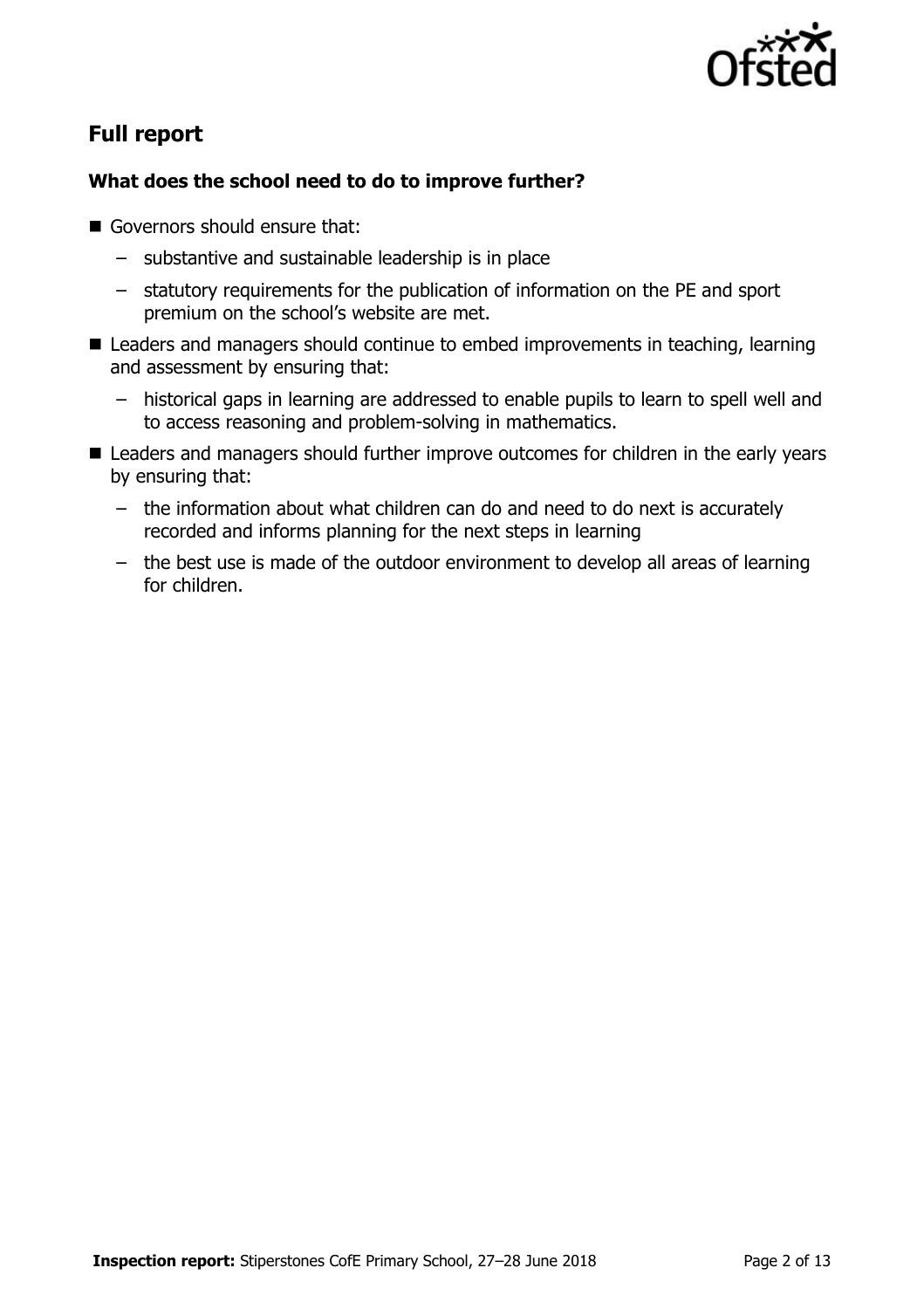

# **Inspection judgements**

#### **Effectiveness of leadership and management Good**

- Stiperstones is part of a federation with Chirbury CofE Primary School. The acting executive headteacher, who is also headteacher of Norbury Primary School, an outstanding school, has been supporting the federation since early 2017. He divides his time between the three schools. Governors are currently consulting with parents to federate the three schools. The consultation period ends in July 2018. Parents who spoke with the inspector during the inspection said they valued the discussion and open conversations on the proposed federation.
- Since the last inspection, leaders have made significant improvements to teaching and learning in key stage 1. The acting executive headteacher, together with the teacherin-charge, has driven improvements in teaching, learning and assessment. Staff have confidence in the leadership and have benefited from improved training opportunities across the three schools and at local authority network and moderation events.
- The acting executive headteacher has created a trusting, supportive school culture. He values the talents and abilities of staff and celebrates their achievements. Staff appreciate opportunities to work collaboratively within the federation, as well as with Norbury School, and they are keen to learn and progress. As a result, teaching is now good, with improving outcomes in all key stages.
- $\blacksquare$  It is mainly the local authority and its brokered support for the school that have carried out the monitoring of teaching and learning. The acting executive headteacher is now in a position to monitor teaching and learning. He knows the strengths in teaching and learning and is clear on next steps for improvement. Historical weaker teaching has resulted in significant gaps in pupils' learning and, as a result, since the last inspection leaders have introduced effective, focused programmes for individual pupils. However, inspection evidence shows that not all pupils have yet caught up in all areas of learning.
- The curriculum is well balanced across all subjects and is providing pupils with memorable and exciting learning experiences. First-hand experiences such as residential visits with Chirbury CofE Primary and Norbury Primary to outdoor adventure sites and seaside visits to Borth and Newquay, where pupils learn to paddleboard, kayak and surf in the sea, have enabled pupils to develop a wide range of skills. Year 6's recent visit to Normandy provided opportunities for them to speak French, learn about the culture and explore the history of the D-day landings. Good links are carefully made between subjects to develop literacy and mathematics skills across the curriculum. Pupils benefit from a range of after-school activities.
- Leaders and staff support pupils' spiritual, moral, social and cultural understanding well through the curriculum and assemblies. Pupils understand democracy, the democratic system and British values of tolerance and respect. Through religious education they learn about different religions. Pupils show appreciation and respect for those from different backgrounds and with different beliefs. Pupils are well prepared for life in modern Britain.
- $\blacksquare$  Parents have very positive views of the school. 'I know there have been some staffing issues, but the children are not affected by it and that just goes to show what a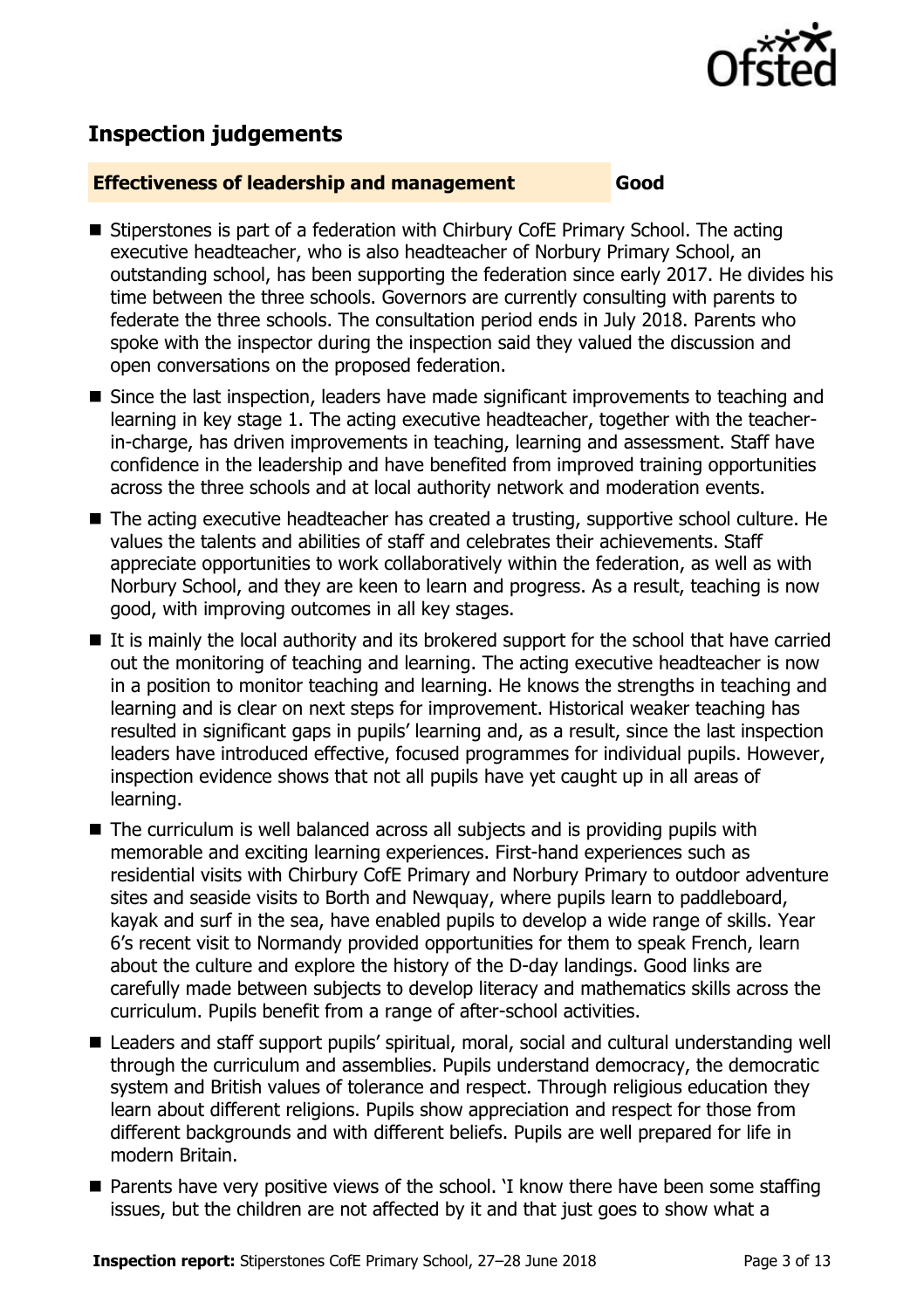

brilliant team the staff are at making sure the children are happy, settled and in a great routine,' was typical of the responses received. The school's partnership with parents and the community is a strength. Parents are encouraged to support their children's learning at home. All parents who responded to Ofsted's online questionnaire, Parent View, said they would recommend the school to others.

#### **Governance**

- Governance has improved since the last inspection. Governors are working to ensure that there is substantive and sustainable leadership in the federation. Since the last inspection, two new governors have joined the governing body, and the induction training for new governors has been thorough.
- The local authority has provided a high level of support to the school since the last inspection. The local authority officer knows the school well and she has provided an appropriate level of challenge to governors. The external review of governance in 2017 has resulted in clear committee structures, improved training for governors and a greater understanding of roles and responsibilities.
- Governors have an accurate view of the strengths and vulnerabilities of the school. They understand their role and are now providing greater levels of challenge in holding leaders to account for the quality of teaching and outcomes for pupils. Governors have ensured that the school's website meets requirements in all areas except the use of the PE and sport premium. Historically, governors have not monitored the use of this additional funding. This has resulted in funding in previous years not being fully spent. Governors are working to address this. They know they have a responsibility to share information about the use of the sport premium funding on the school website.
- Governors have a wide range of skills and expertise, and they know the community well. Together with the acting executive headteacher, they are evaluating action plans to see where progress is being made. Governors monitor the use of pupil premium funding and now know the impact that this funding is having on outcomes for pupils.

#### **Safeguarding**

- The arrangements for safeguarding are effective, and staff training is up to date. Checks on staff are all in place; the school's single central record is compliant.
- The school site is safe for pupils and visitors are checked on arrival. Checks are in place for volunteers in school. Staff are vigilant. They are sensitive to any changes in how the pupils present. Good links with external agencies support pupils and their families.
- Pupils have a good knowledge of how to stay safe. They understand about road safety and water safety, because these are taught well through everyday experiences and offsite visits, for example the teaching of water safety on a visit to Borth and road safety through mountain-biking experiences.
- **Pupils are safe in school, and they feel safe and well cared for. Leaders have improved** the safety of the site with new gates. Safety checks are made before pupils use the school field close to the school building.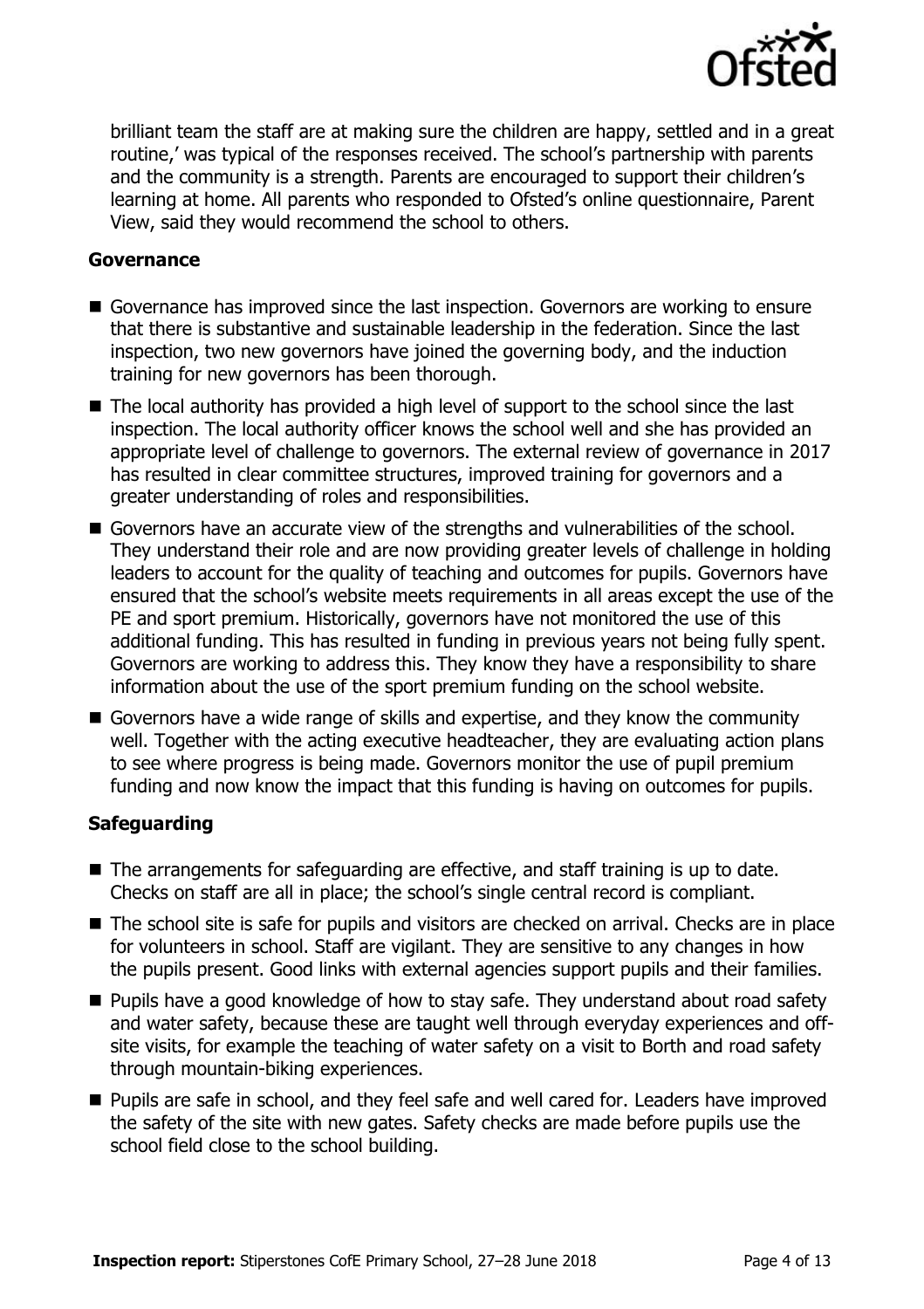

### **Quality of teaching, learning and assessment Good**

- Teaching across the school is good. Teachers have good subject knowledge. They use this well to plan interesting and innovative lessons for pupils. As a result, pupils are achieving well in key stages 1 and 2.
- $\blacksquare$  In the mixed-age classes, teachers plan carefully to ensure that the work that is set challenges pupils in every year group. Additional adults provide help and support for those who have SEN and/or disabilities.
- The teacher in key stage 1 and early years who joined the school in January 2018 reassessed the pupils, creating an accurate baseline for progress this year, because assessment information from previous academic years and the start of this academic year was not accurate. From inspection evidence collected, it is clear that pupils are achieving well.
- Teachers in both key stages work closely with Chirbury CofE Primary and Norbury Primary School to moderate their teacher assessment judgements. With the support of the local authority, teachers have worked with clusters of schools to check their teacher judgements on where pupils are at the end of each key stage.
- Teachers support reading enthusiastically, and reading is taught well. As a result, pupils are confident readers who are developing and extending their love of literature. Their comprehension skills are good, because teachers set comprehension tasks that challenge all ability groups. Pupils are keen to share their favourite class novel and the authors whose books they enjoy.
- The teaching of writing is good, because teachers engage the pupils' interests and give purpose to the writing. Pupils understand the features of different genres of writing, because teachers provide appropriate exemplars and guidance. For example, when studying the Anglo Saxons pupils write about democracy, comparing the current political system to that of Anglo Saxon times. Their writing is lively and thoughtful. Inspection evidence shows that teaching is planned well to ensure that pupils are able to write with confidence in different areas of the curriculum.
- **Pupils are taught to edit their written work. They show confidence in correcting their** grammar and punctuation. However, for some pupils in key stage 2, spelling remains a weakness. The school is addressing this with one-to-one programmes of support to develop confidence with common spelling patterns and is revisiting the teaching of phonics skills.
- **Pupils are articulate. They use a wide range of vocabulary in their everyday dialogue in** class and in regular classroom debates. Teachers have high expectations of spoken English, and challenge the pupils to explore and explain new language. Pupils are confident to check what a word means in the dictionary.
- $\blacksquare$  In the previous inspection report, it was noted that inconsistent teaching in the past had resulted in many pupils having gaps in their knowledge, skills and understanding. Teachers have identified focused programmes of intervention to address gaps in learning. For some pupils in key stage 1, gaps in their basic mathematical skills still exist. Such gaps have been a focus of teaching and there is now evidence of improvement in these pupils' reasoning skills. However, for a small number of pupils in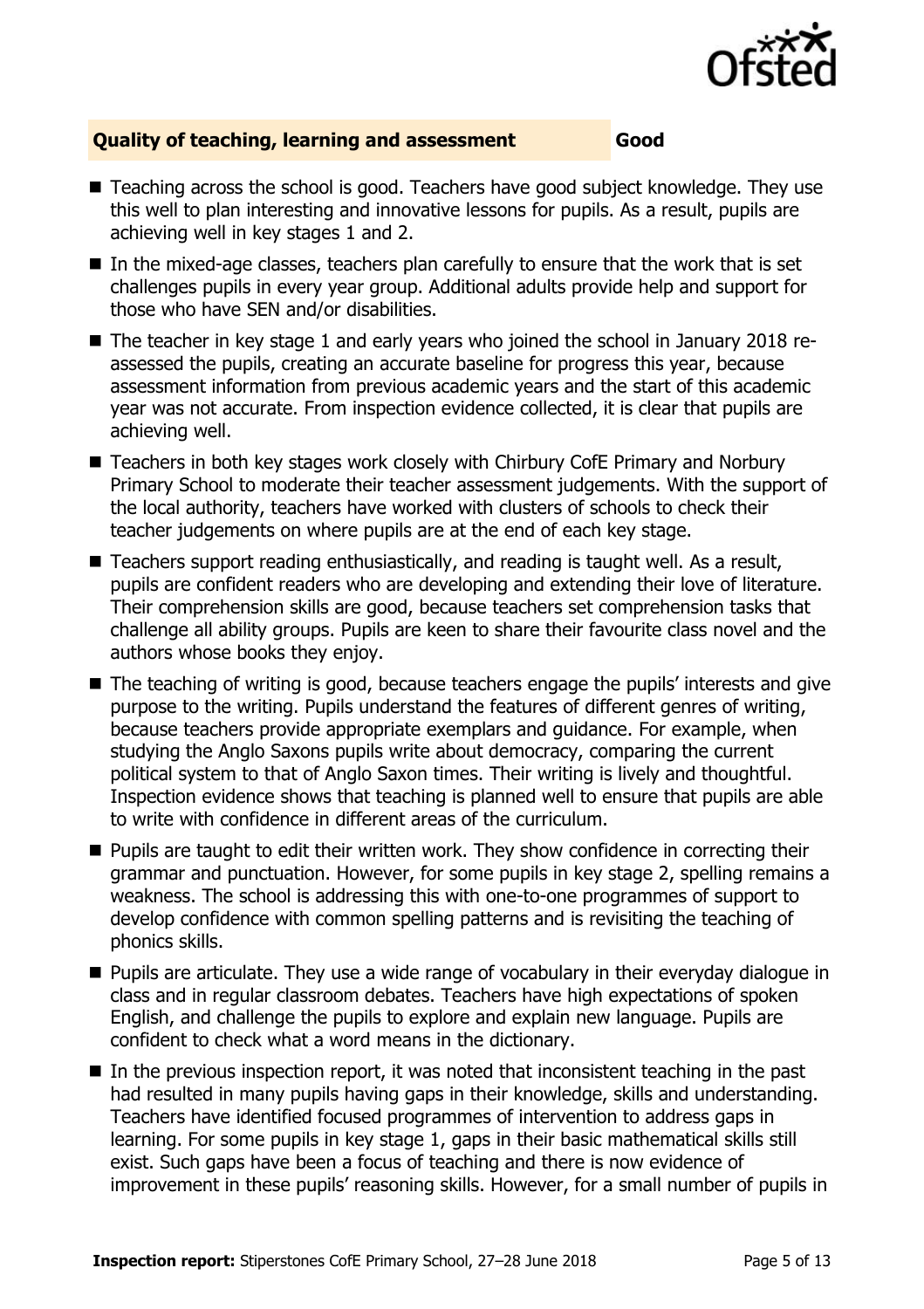

key stage 1, their basic mathematical skills are at an earlier point of development.

- $\blacksquare$  In key stage 2, inspection evidence shows that pupils are developing their reasoning and problem-solving skills well because the teacher is skilled when questioning pupils. There are high levels of challenge for all ability groups. For example, pupils planning a new bedroom were able to calculate the amount of wallpaper and floor covering they would need. Pupils are able to use their long multiplication skills in real-life problemsolving. This real-life application of mathematics engages them well and they make good progress.
- The most able pupils are given work that is challenging. There is a good match of work to the abilities of all pupils in the classes. This is resulting in good progress in this academic year.
- Teachers regularly set homework. The vast majority of parents who responded to Ofsted's online questionnaire, Parent View, agree that their children receive homework appropriate for their age.

### **Personal development, behaviour and welfare <b>COUTS** Outstanding

#### **Personal development and welfare**

- The school's work to support pupils' personal development and welfare is outstanding.
- Pupils are proud of their achievements in school and with Chirbury CofE School and Norbury School. The pupils proudly share their motto: 'a small school with a big heart.'
- $\blacksquare$  Pupils show high levels of sensitivity when talking about emotional well-being. They care for others in their community and show maturity when discussing and debating issues, for example when considering crime and punishment today compared with times in history or when discussing the beliefs of others in different world religions.
- **Pupils understand about healthy eating. They make good use of the sports field and** local area to keep fit and healthy.
- **Pupils readily take on roles of responsibility in the class and on the playground. They** look after younger children, involving them in play outside.
- **Pupils know how to keep themselves safe. Pupils spoken to during the inspection** demonstrated good levels of understanding about water safety, 'stranger danger', road safety and how to stay safe on the internet.
- **Pupils report that incidents of bullying are extremely rare. They recognise that bullying** can take different forms. They are confident that they know what they would do if it arose. They are confident that staff would deal with it quickly and firmly.

#### **Behaviour**

- The behaviour of pupils is outstanding.
- **Pupils' attitudes to learning are exemplary. They apply themselves well in lessons. They** are polite when listening to the views of others. Staff foster mutual support in the mixed-age classes. Pupils respond maturely when encouraging younger members of the class, for example when commenting on the strengths of their work.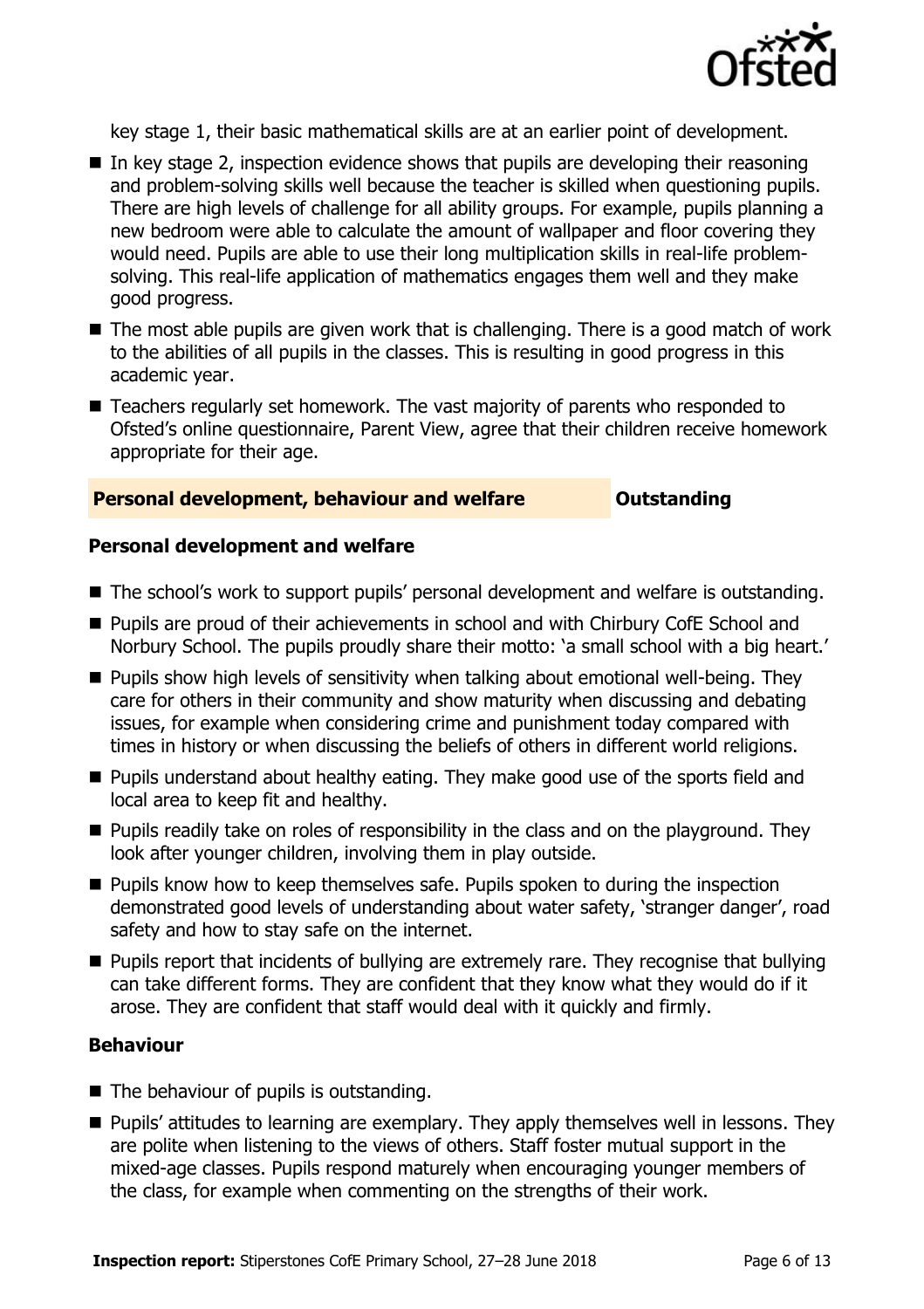

- **Pupils behave well in lessons, when moving around school and on the playground.** Visits to classrooms and observations of pupils at breaktimes and lunchtimes confirm the school's view that pupils are extremely mature and sensible with each other.
- Staff know the pupils well. The school works well with external agencies to ensure that pupils receive the support that they and their families may need.
- All staff are consistent in their high expectations of the behaviour of pupils. As a result, pupils listen well. Relationships with adults are positive and warm.
- **Pupils enjoy school, and attendance is in line with national averages. Staff** communicate well with parents to follow up any absences. As a result, persistent absence is low.

#### **Outcomes for pupils Good**

- Since the last inspection, significant progress has been made in pupil outcomes. Pupils in school are now making good progress in reading, writing and mathematics. This is because teaching has improved and is good in all key stages. As a consequence, pupils are well prepared for the next stage of their education. Work in pupils' books, along with the school's own assessment information, shows that the vast majority of pupils are working within age-related expectations.
- Historically, there have been variations in attainment in different subjects, in particular in mathematics and writing outcomes at key stage 2. Current pupils are making good progress in writing and mathematics across key stage 2.
- Historical poor assessment practice has resulted in inconsistent progress. The prompt action taken by leaders and teaching staff to address gaps in learning is enabling pupils to catch up. As a result, many pupils have improved significantly in their spelling, writing and basic mathematical skills since the last inspection in January 2018. However, some pupils still have gaps in their learning. The school is addressing this.
- Outcomes in key stage 1 are improving significantly for current pupils, and outcomes in reading and writing now match those in mathematics in 2018.
- **Pupils enjoy reading, with many pupils reading a wide range of books for pleasure.** Pupils enjoy reading aloud in class and to their peers, as well as to reading volunteers, who visit the school every week.
- The teaching of phonics has improved, resulting in improved outcomes. All pupils have reached the expected standard in phonics in this academic year. Pupils are confident in using their phonics knowledge to sound out unknown words. The Friends of Stiperstones, the parent and community group, has recently purchased new reading resources for the school. Pupils are proud of their enhanced library provision.
- The most able pupils are currently achieving well in school. This is because teachers are skilled at setting work that is challenging. Teachers have high expectations and the work set deepens the pupils' abilities to extend their thinking and use their knowledge well.
- The small numbers of disadvantaged pupils receive personalised programmes of support. This ensures that they are making good progress and developing confidence as learners.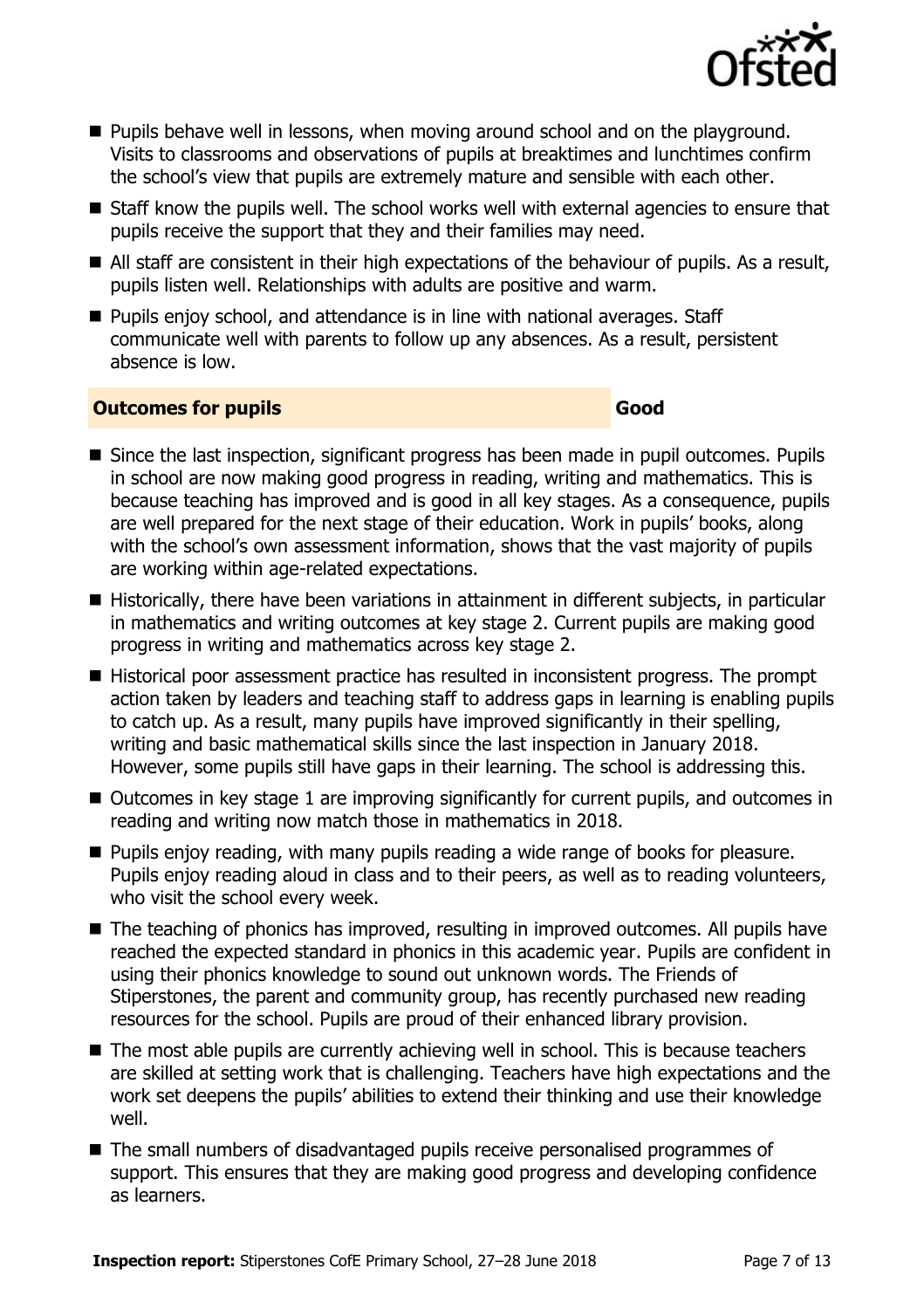

- **Inspection evidence shows that pupils are making good progress in other subjects,** including science, geography, history and French. This is as a result of good-quality teaching in these subjects and visits being used well to bring learning to life.
- Pupils who have SEN and/or disabilities are making good progress from their different starting points, both in class and through one-to-one programmes with additional adults. The leader of SEN and/or disabilities, who is based at Norbury Primary School, knows the pupils well. Her regular monitoring visits and observations of the pupils mean that programmes of support are refined and tailored to the needs of individual pupils.

#### **Early years provision Good Good**

- The acting executive headteacher has an appropriate vision for early years. Significant improvement has been made since the previous inspection, and the quality of teaching in early years is now good. Over the past two terms, the children have had stability in the adults in Reception. This is resulting in the children's confidence growing. Their ability to learn from mistakes and have a go is being nurtured by staff.
- Most children join Reception with a range of skills, knowledge and understanding which are typical for their age. Children in Reception are making good progress, particularly in their communication, reading, writing and number skills. The teacher is skilled at matching learning to their interests and needs. Children in Reception are being well prepared for the next stage of their education in Year 1.
- Reception children are taught in a mixed-age class. Relationships with adults are positive and warm. Children are well cared for and routines are well established. For example, on arrival in school each day the children settle to their morning tasks maturely. During the inspection, children were observed creatively using a picture of a person holding many balloons. The teacher's skilful questioning prompted further learning. When asked why they thought it might be evening in a picture, one child responded: 'Because the sun is going down.' Children are imaginative, creative learners.
- Children behave very well in Reception. They listen well and follow instructions confidently. Adults are attentive to the welfare and safety of the children. The youngest children show confidence and excitement when playing with the older children at lunchtime.
- $\blacksquare$  Leaders have identified that historical assessments have not been accurate. Leaders have taken swift action to address this. Staff know the children well and are able to identify precisely what the children can do. Current systems to collect information on the children do not always provide staff with clear information on the next steps in learning for children.
- Children enjoy playing outdoors. However, the outdoor area is not as inviting or stimulating as it could be. The pursuit of keeping children focused on an activity is sometimes prioritised over the development of exploratory play and following the children's interests. Senior leaders and governors recently received additional funding from the parent association to develop the outdoor play and learning space.
- Strong partnerships with parents are well established. Parents appreciate the ways in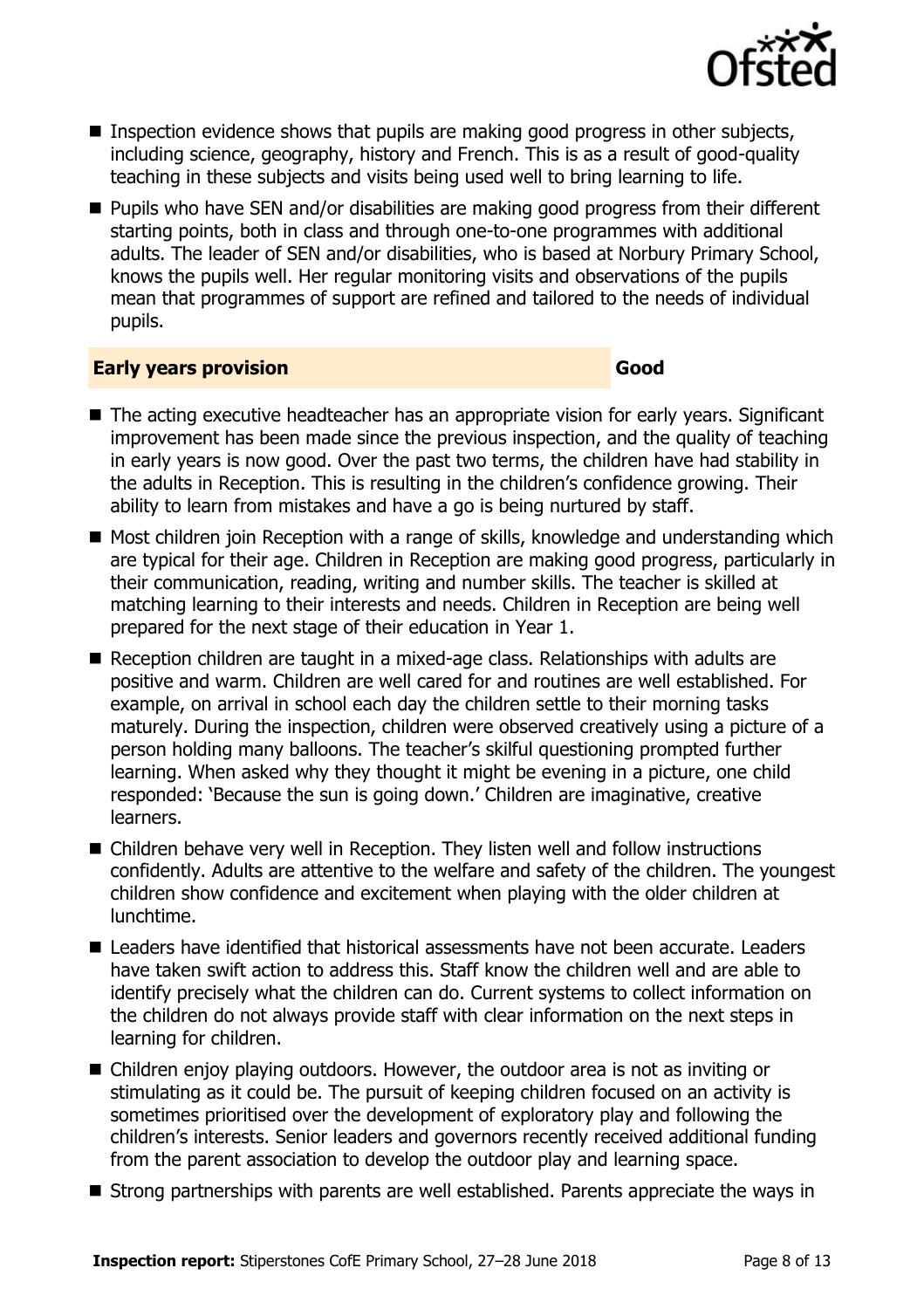

which the school communicates with them. Children are happy, safe, enthusiastic learners.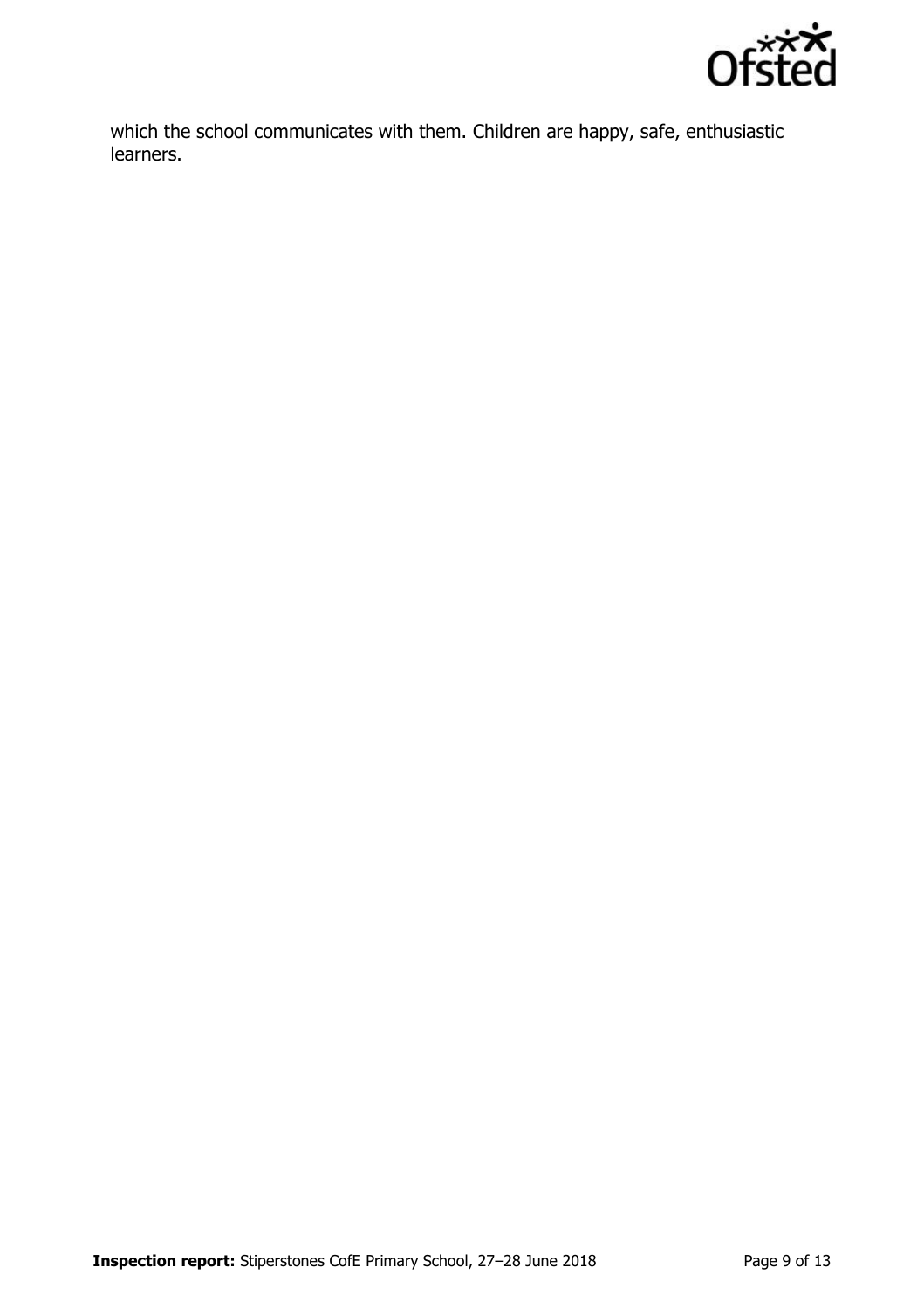

# **School details**

| Unique reference number | 123519     |
|-------------------------|------------|
| Local authority         | Shropshire |
| Inspection number       | 10048231   |

This inspection of the school was carried out under section 5 of the Education Act 2005.

| Type of school                      | Primary                              |
|-------------------------------------|--------------------------------------|
| School category                     | Voluntary controlled                 |
| Age range of pupils                 | 4 to 11                              |
| <b>Gender of pupils</b>             | Mixed                                |
| Number of pupils on the school roll | 35                                   |
| Appropriate authority               | The governing body                   |
| Chair                               | Mrs Heather Kidd                     |
| <b>Executive Acting Headteacher</b> | Mr Les Ball                          |
| Telephone number                    | 01743 791207                         |
| Website                             | www.csfederation.shropshire.sch.uk   |
| <b>Email address</b>                | admin@stiperstones.shropshire.sch.uk |
| Date of previous inspection         | 10 January 2018                      |

### **Information about this school**

- The school is much smaller than the average-sized primary school.
- **Pupils are taught in two mixed-age classes. The first class is Reception, Year 1 and** Year 2. The second class is a key stage 2 class.
- The proportion of disadvantaged pupils known to be eligible for pupil premium funding is below the national average.
- Currently, the proportion of pupils who have SEN and/or disabilities is above the national average.
- The school is in a federation with Chirbury CofE Primary School. The schools federated in 2012 when faced with possible closure.
- The acting executive headteacher, who is headteacher of Norbury Primary School, visits the school regularly.
- The teacher-in-charge manages the school on a daily basis.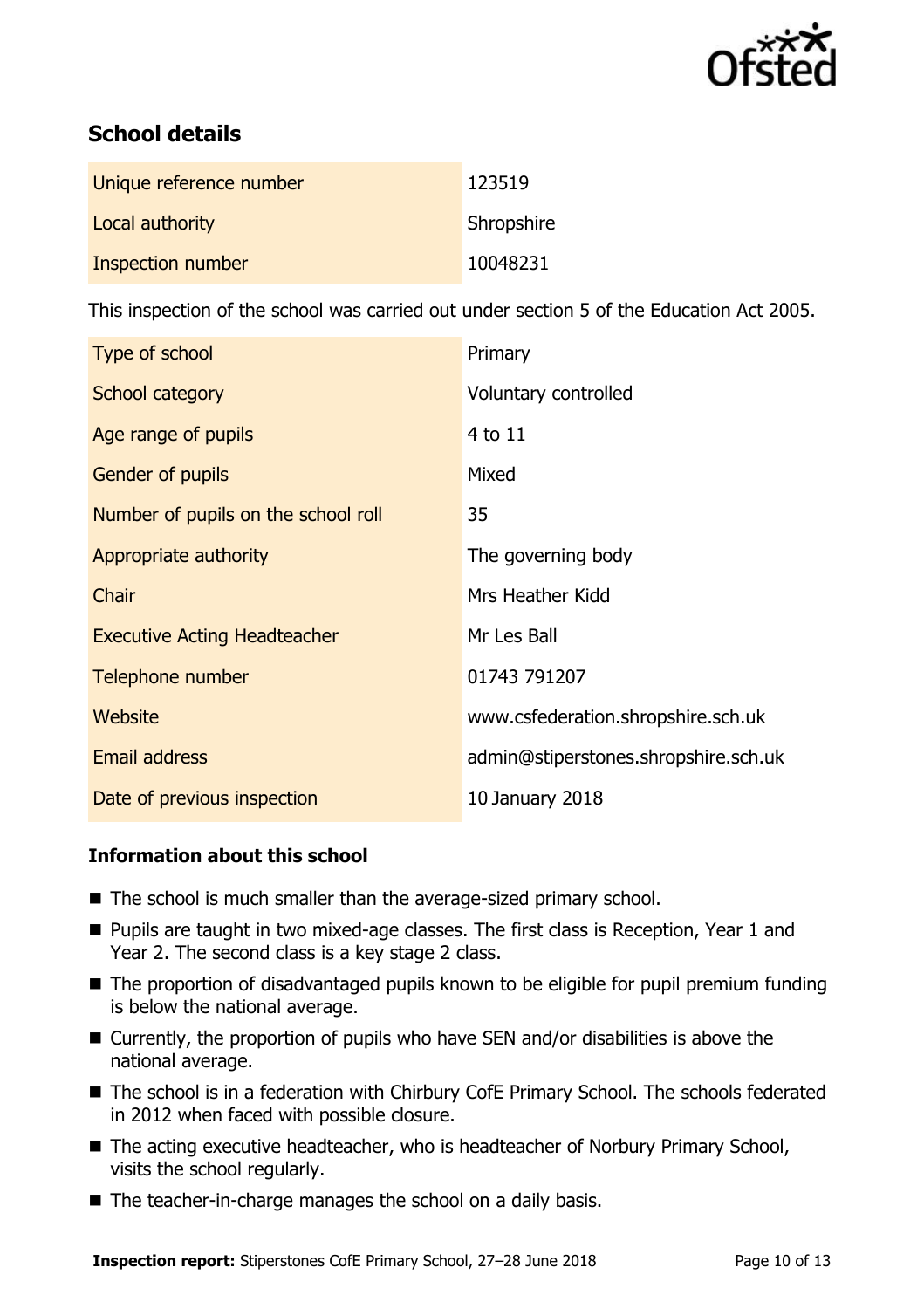

- All pupils are of White British heritage and all speak English as their first language.
- The governors operate a before- and after-school club on the school premises when required by parents.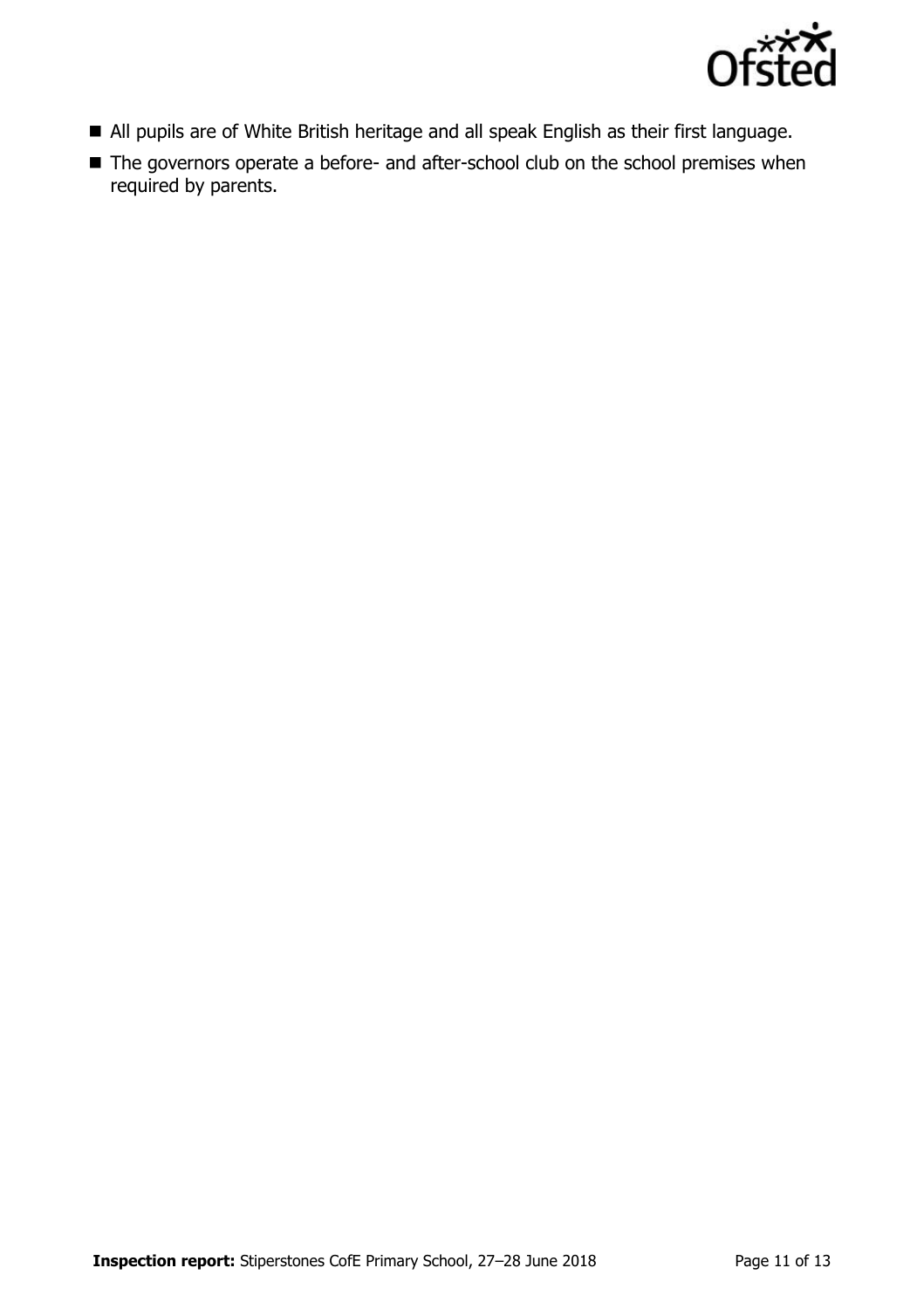

# **Information about this inspection**

- The inspector observed teaching in all classes. She saw eight parts of lessons and one assembly. All lessons were jointly observed with the acting executive headteacher.
- The inspector listened to pupils read, talked to them about their learning and reviewed work in their books.
- Meetings were held with pupils, staff, the acting executive headteacher, the teacher-incharge, other staff with leadership responsibilities from the federation schools and governors from the federation.
- The inspector took account of 17 responses to Ofsted's online questionnaire, Parent View, and the seven free-text responses. The inspector also spoke to parents at the start of school each day.
- **Pupils'** views were considered by talking to pupils both formally and informally during the inspection. The 13 pupil responses to Ofsted's online pupil questionnaire were taken into account.
- The inspector took account of the nine staff responses to the Ofsted's online staff questionnaire.
- The inspector listened to pupils read, talked to them about their learning and reviewed work in pupils' books across a range of subjects.
- The inspector reviewed a number of documents, including on safeguarding and attendance, records relating to behaviour, minutes of governors' meetings, improvement plans, achievement information and leaders' reports about the quality of teaching and learning.

#### **Inspection team**

Pamela Matty, lead inspector **Constanting Constanting Pamela Matty**, lead inspector